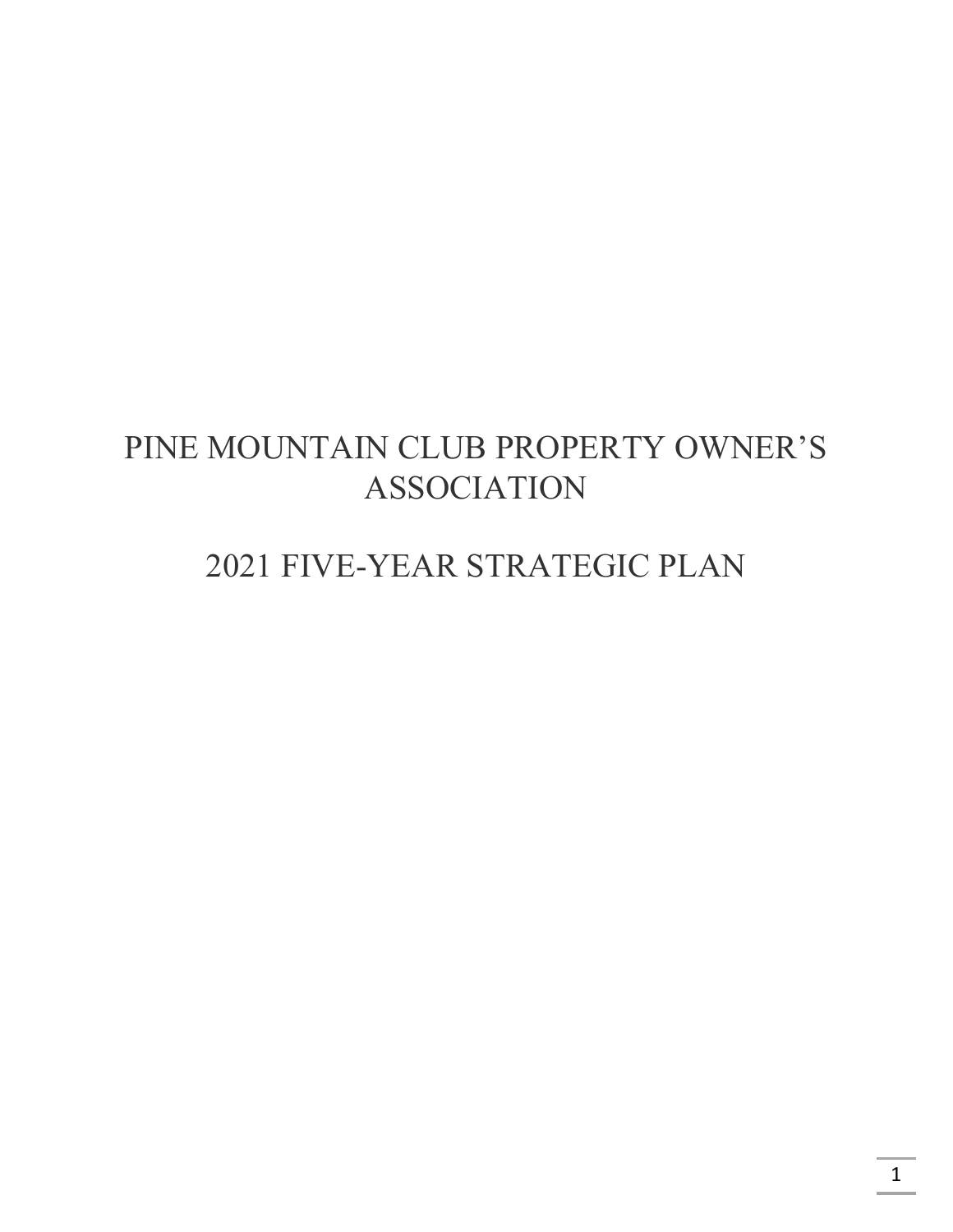# **Where did this strategic plan come from?**

As a result of the process described above, the planning committee, in 2020 & 2021, made available to all members two surveys (a strengths, weaknesses, opportunities, and threats survey) & (the 2021 PMCPOA Planning Committee survey.

This strategic plan is born from the results of those surveys and has been formulated after much discussion between the Planning Committee, General Manager, and PMCPOA Board of directors. It is the result of months of work and planning and is designed to shape the direction of the community based upon the community requirements shown by the two survey results.

The strategic plan will take the form of a series of action plans to address topics brought up by the survey results that are intended to support the PMCPOA mission statement and goals for the community. The results of the action plans will be published in the condor and on the website

On the next page is a sample of an action plan.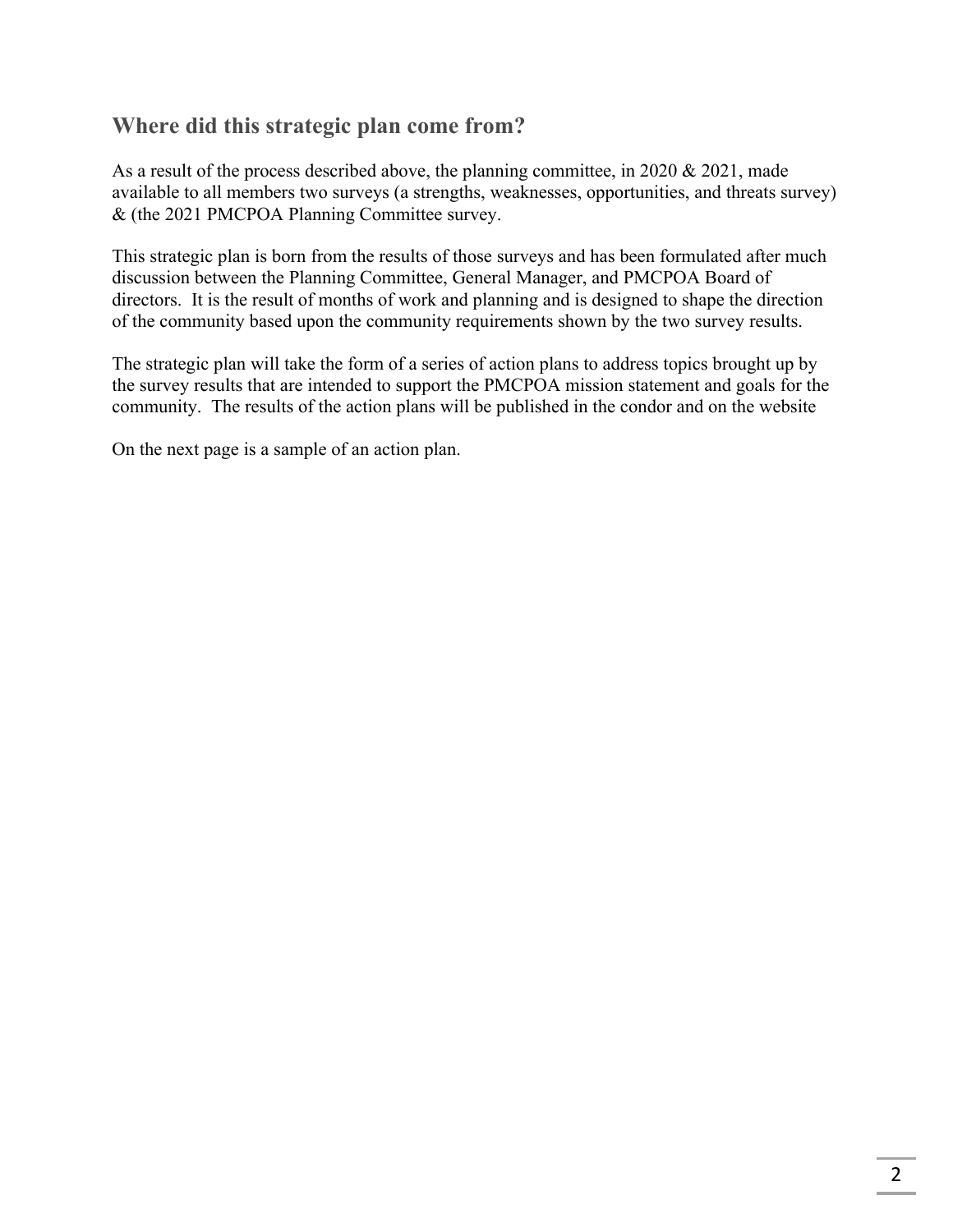#### *Action to be taken:*

*To better support the community the PMCPOA will do the following:* 

- *-- Action 1*
- *-- Action 2*
- *-- Action 3*

#### *Timeline, responsible individual(s), and specific assignments:*

*Timeline: Year 1* 

*Responsible individual(s): Planning Committee* 

#### *Assignments:*

*The committee will develop a plan to do an activity or research that supports action 1, 2, and 3.* 

*The GM will proceed on a path that supports the committee's activity on action 1,2, and 3.*

#### *Outcome:*

*The result will be the accomplishment of Action 1, 2, and 3.* 

#### *Deliverables:*

 *The deliverables will be items that support Action 1, 2, and 3* 

#### *Measures:*

*Evidence of Success: Increased satisfaction within the community because of Action 1, 2, and 3*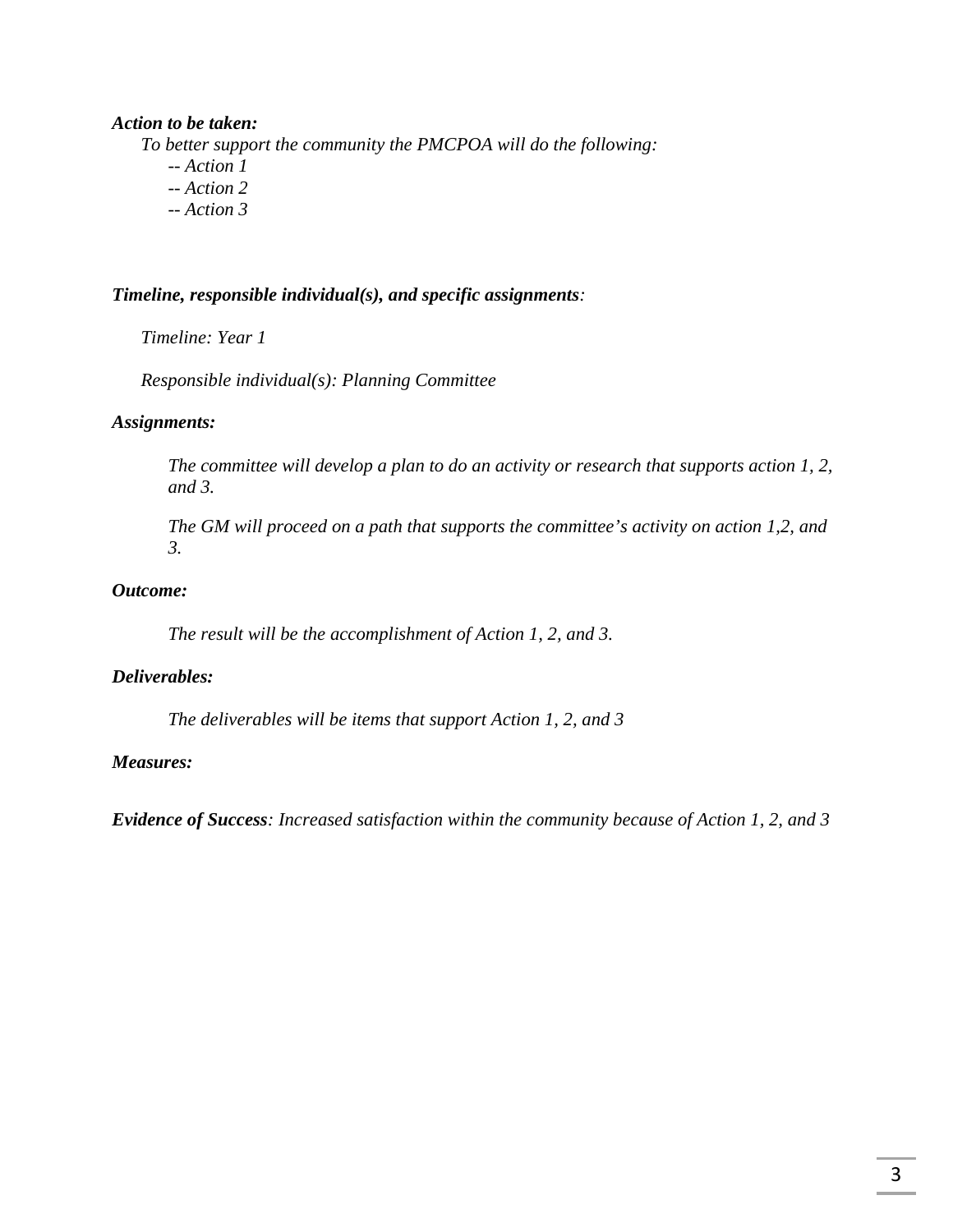# DRAFT PMCPOA STRATEGIC PLAN

#### **Mission Statement**

The Pine Mountain Club Property Owners Association will provide high quality services to its members and continually improve its organizational operations and capital assets while maintaining fiscal responsibility. It will protect the intimacy and mutual respect of the community's small-village atmosphere and practice sound stewardship in conserving the surrounding natural environmental resources.

## **Goals**

Goal 1

PMCPOA will use objective data to evaluate the quality of the services it provides to the members. It will rely on this evaluation to create plans that continually improve the organizational operations, the management of capital assets, and the effective allocation of resources of the Association. It will continually evaluate the effectiveness of planning and report the findings to the membership.

## Goal 2

PMCPOA recognizes the value the community places on a small-village atmosphere and will plan and implement policies that uphold and protect this value. The Association will use objective data to evaluate the satisfaction of members with the effectiveness of the resulting plans and policies and report the findings to the membership.

Goal 3

PMCPOA will practice sound stewardship in conserving the natural environmental resources that lie within Association property by planning and implementing environmentally sustainable policies and procedures. It will use objective data to evaluate and improve the effectiveness of these practices and report the results to the membership.

## Goal 4

PMCPOA recognizes the value of its capital assets and their importance to the community. PMCPOA will identify each capital asset and use objective data to determine the life-span of each asset; a maintenance plan for each asset; the improvements required, if any, for each asset; and develop a schedule for making improvements or replacing the assets.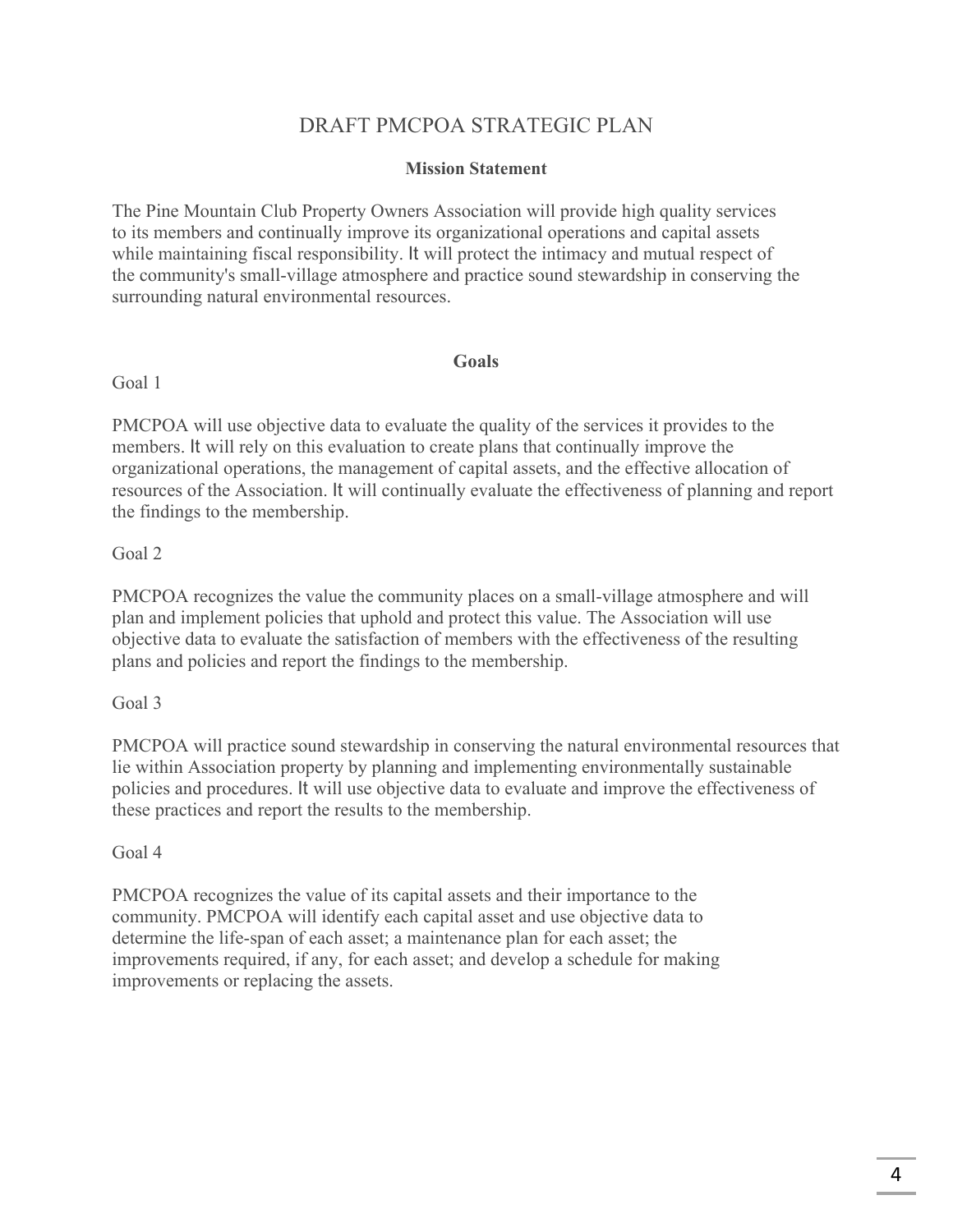#### **Strategies**

- 1. Strengths, weaknesses, opportunities and threats analysis of any previous strategic plan and current conditions in the development by members establish action plans.
- 2. Objective data is used to evaluate the success of action plans.
- 3. Constant improvement is the criteria for all planning.
- 4. Efficiency and fiscal responsibility guides management decisions.
- 5. Member satisfaction with planning and execution guides improvement.
- 6. Sustainability guides planning for the use and management of natural resources.
- 7. Objective data guides the scheduling of maintenance for and/or the replacement of assets.
- 8. The assessment of outcomes is used to revise and improve planning.
- 9. The results of the assessment of outcomes are reported to the membership in a timely manner.

#### **Outcomes for the 2021 Strategic Plan**

## **By successfully completing the action plans contained in this strategic plan, the following improvements will be accomplished.**

Continued education which builds upon actions in the 2016 Strategic Plan about how the budget formation and project approval processes work as evidenced by membership satisfaction gauged by surveys.

Continued education which builds upon actions in the 2016 Strategic Plan to increase satisfaction with and understanding about how the board of directors makes decisions about the amount of support to be received by amenities, the amount of each amenity's user fee, the balance between them, and the implication of the Association's status as a 501 C7 non-profit mutual-benefit corporation as demonstrated by members on surveys.

Continued education which builds upon actions in the 2016 Strategic Plan about the capital reserve fund and the reserve study delivered to members and received satisfactorily. Increased knowledge of the reserve study by members as demonstrated on surveys.

Increased communication to the membership by the Association on all subjects as demonstrated by members on surveys.

All identified problem conditions with road drainage and ice in winter mitigated.

All identified problems with snow plowing and membership education on the topic mitigated as evidenced by increased membership satisfaction as demonstrated by members on surveys.

Data that enforcement is taking place and compliance with PMC rules is increasing as communicated in the annual "state of the Association." Data that enforcement is taking place and compliance with EC. code provisions on lighting is increasing as communicated in the annual "state of the Association."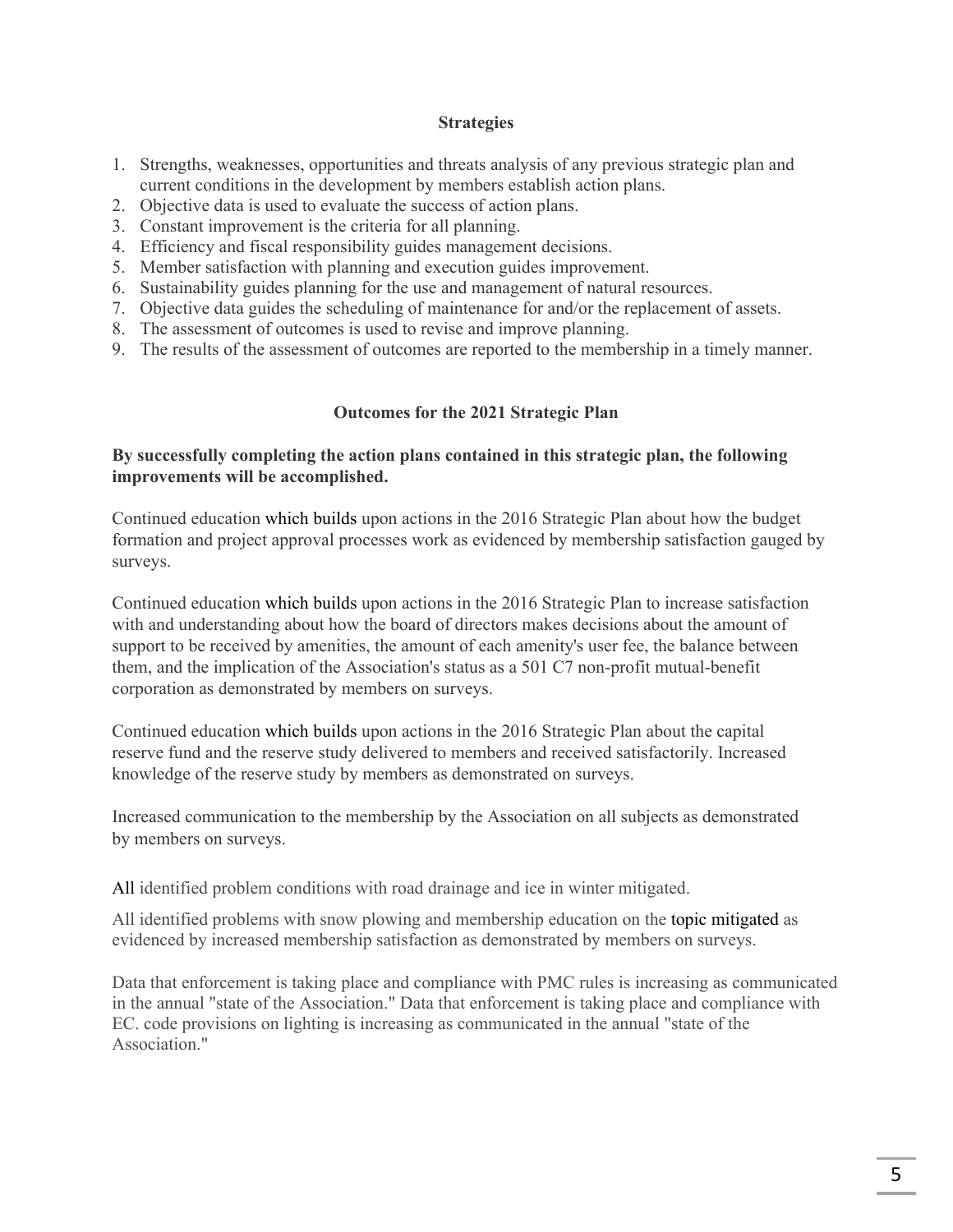Increased membership satisfaction with governing docs enforcement on all rental properties. As evidenced by a reduction in the number of complaints about noxious activities in the CCC box and as reported by PMC patrol. Reduction in complaints to the Association about noise and noxious activities by neighbors who live near short-term rentals.

Member satisfaction with information available and the quality of written plans for fire safety and emergency preparedness.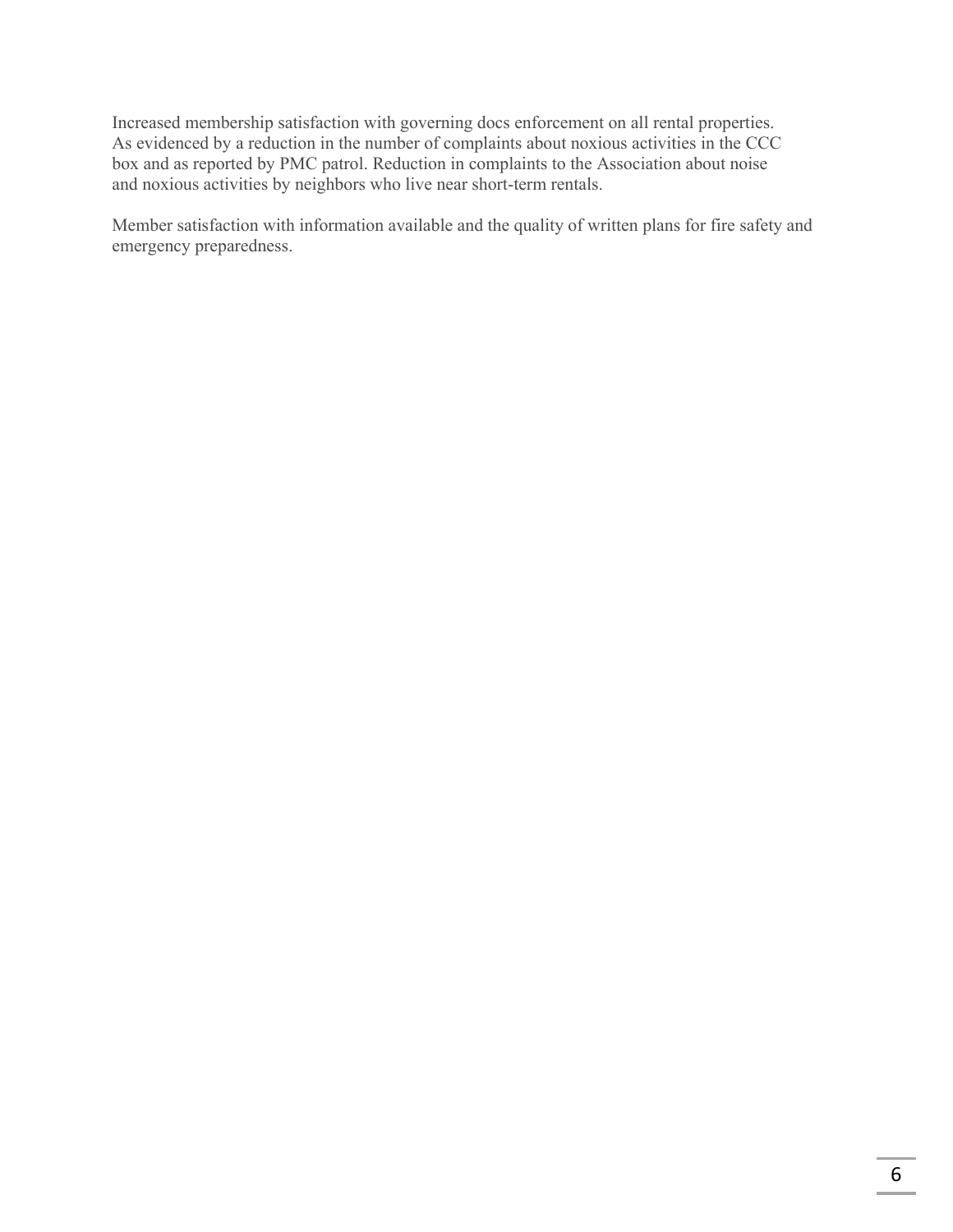**2021 Strategic Plan Action plans.**

# **Section 1: Governance & Enforcement**

## **Communication: Amenities & Education**

1. To continue education about the amount of support various amenities receive from assessments and to what extent the cost of the assessment is offset by user fees, the Association will continue to distribute and develop educational materials and articles to educate members about the origin of Association amenities, their relationship to the original development, the rationale for continued support of amenities, and the reasons for the Association's status as a 501 C7 non-profit mutual-benefit corporation. The written materials shall be provided by the communications committee and general manager (GM).

**Timeline:** Every Year.

**Responsible individual(s):** GM., Condor editor, communications committee.

## **Assignments:**

- a. GM will identify existing education materials and opportunities for additional materials.
- b. Communications committee will edit (if necessary) existing materials and develop new materials.
- c. Communications committee will develop additional educational opportunities for members to learn about assessments.

## **Deliverables:**

a. Publication and/or distribution of educational materials on the history and nature of support for amenities from assessments.

**Evidence of success:** Increased satisfaction with and understanding about how the board of directors makes decisions about the amount of support to be received by amenities, the amount of each amenity's user fee as evidenced by members on surveys. Increased membership participation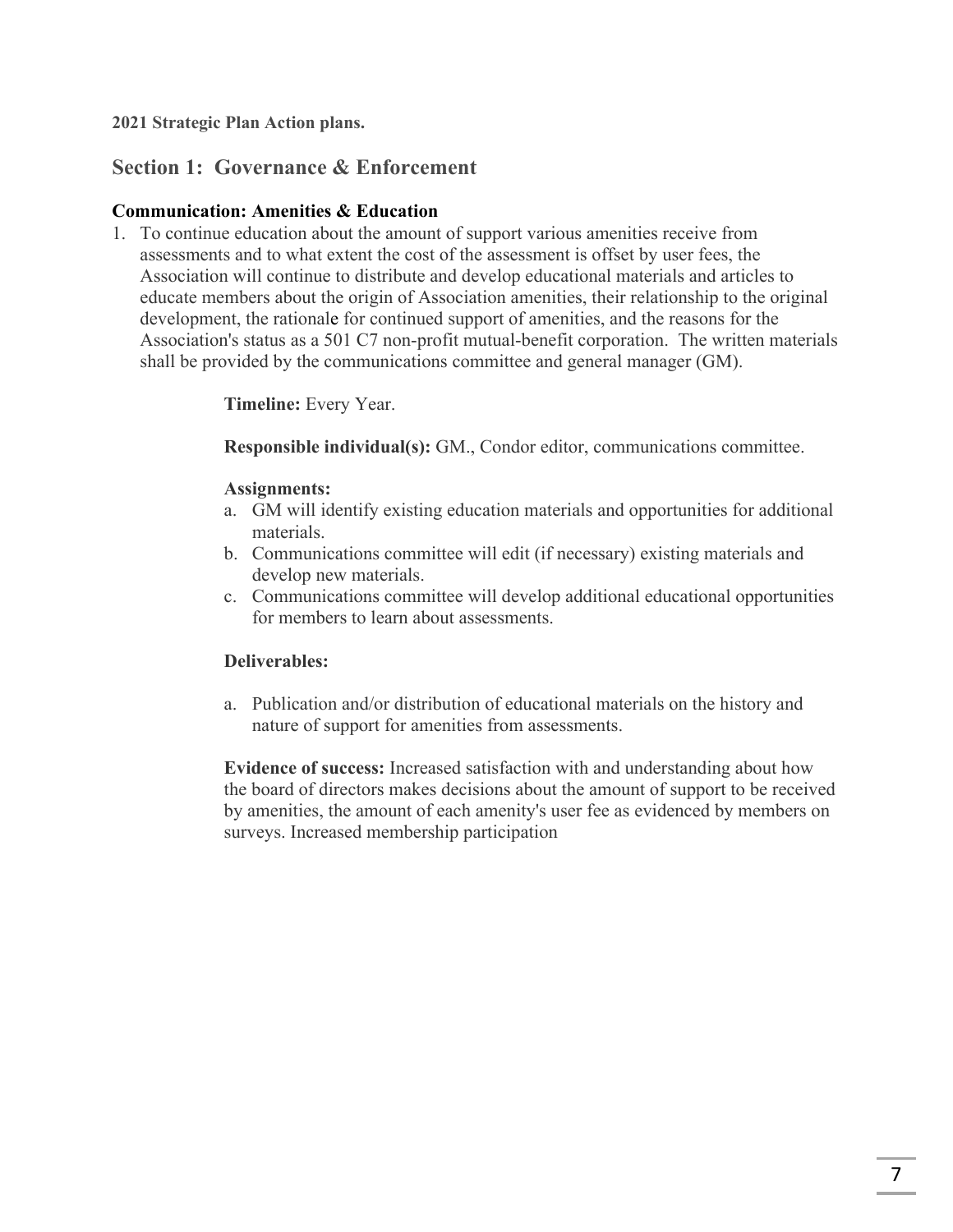## **Communications -- Membership Emails**

2. To better communicate with members about Association matters such as emergency alerts, upcoming events, Association news, agendas for board meetings, impending discussions and votes on project approvals, and other relevant topics, the PMCPOA will continue efforts to increase the number of member email addresses with a goal of collecting a minimum of 75% of member email addresses.

## **Timeline:** Every year

**Responsible individual(s):** GM, communication committee

#### **Assignments:**

- a. The communication committee will develop a plan to increase the number of email addresses on file with the Association to seventy-five percent or more.
- b. The GM will include in his staffing assignments an expansion of the number of email alerts to be written and disseminated.

#### **Deliverables:**

- a. Plan increasing membership emails from the communications committee.
- b. An expanded number of email addresses on file with the Association.

**Evidence of success:** Increased satisfaction with overall communication by the Association on all subjects as demonstrated by members on surveys.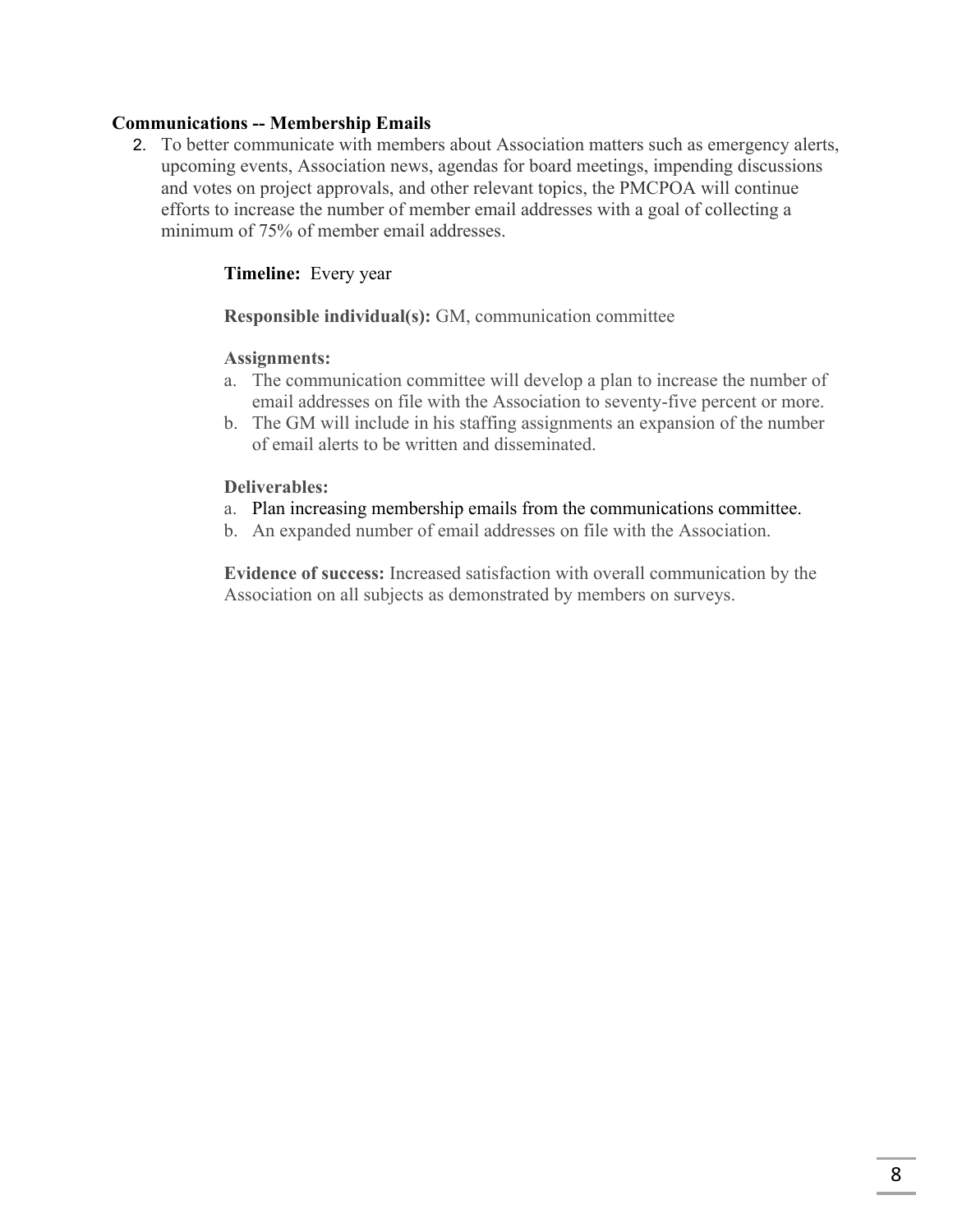## **Communications -- Website:**

3. To provide ease of use and functionality to membership and staff PMCPOA will explore both the continued maintenance and updating of the current website and the potential for creation of a new more functional website.

## **Timeline:** Year 1

**Responsible individual(s):** GM, communication committee, webmaster

#### **Assignments:**

- a. The GM & Communications committee will meet every two months to identify inefficiencies and potential areas for improvement with the website.
- b. The webmaster shall implement suggested changes if practicable.
- c. The GM & Communications committee will meet and define the requirements, features, and type of site for a potential new website.
- d. The GM will use the defined requirements, features, and type to obtain a bids for the creation of a new website.

#### **Deliverables:**

- a. GM & Communications committee prepared list of suggested changes to the website.
- b. An A2 detailing the costs for a new website and detailing the functionality provided.
- c. An improved and more functional website for the membership.
- d. The general manager will report the results of the bi-monthly meetings to the board of directors.

**Evidence of success:** Increased satisfaction with overall communication by the Association on all subjects as demonstrated by members on surveys.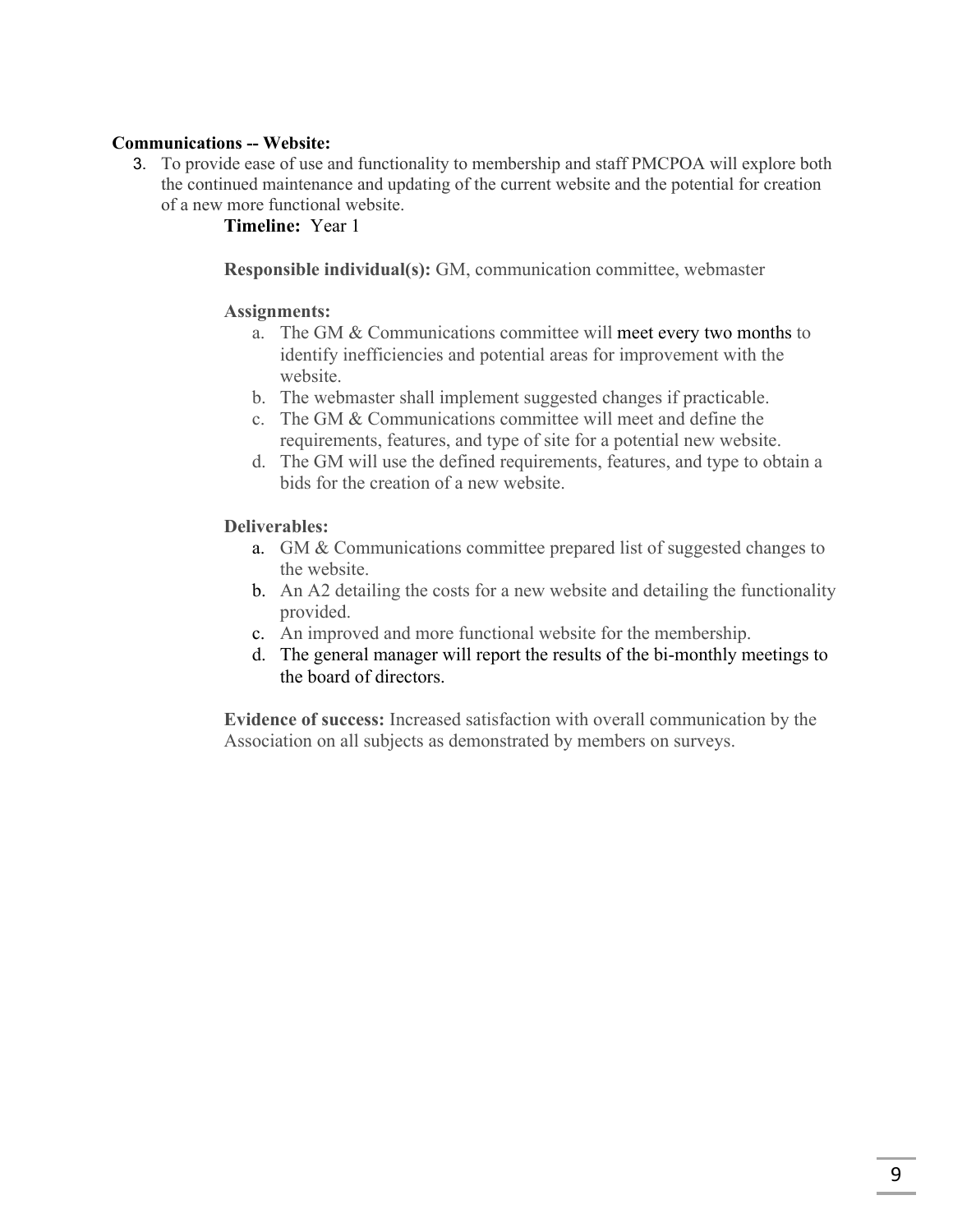#### **Communications – Coordination with adjacent associations and local agencies.**

4. To provide better service to the membership the association will continue all outreach efforts to the Commercial Property Owners Association, Mil Potrero water company, Kern County, & Kern County Fire Department.

#### **Timeline:** Ongoing

**Responsible individual(s):** GM & Board of Directors

#### **Assignments:**

a. The GM & Board of directors shall continue to identify and appoint directors, volunteers, staff members, standing committees, committee members as a liaison to be the point of contact for the organizations listed above. The identified liaison shall provide a monthly report or report as necessary to the board of directors or relevant standing committee.

#### **Deliverables:**

a. Monthly reports about the activities of adjacent associations, companies, and local agencies.

**Evidence of success:** Increased satisfaction with overall communication by the Association on all subjects as demonstrated by members on surveys.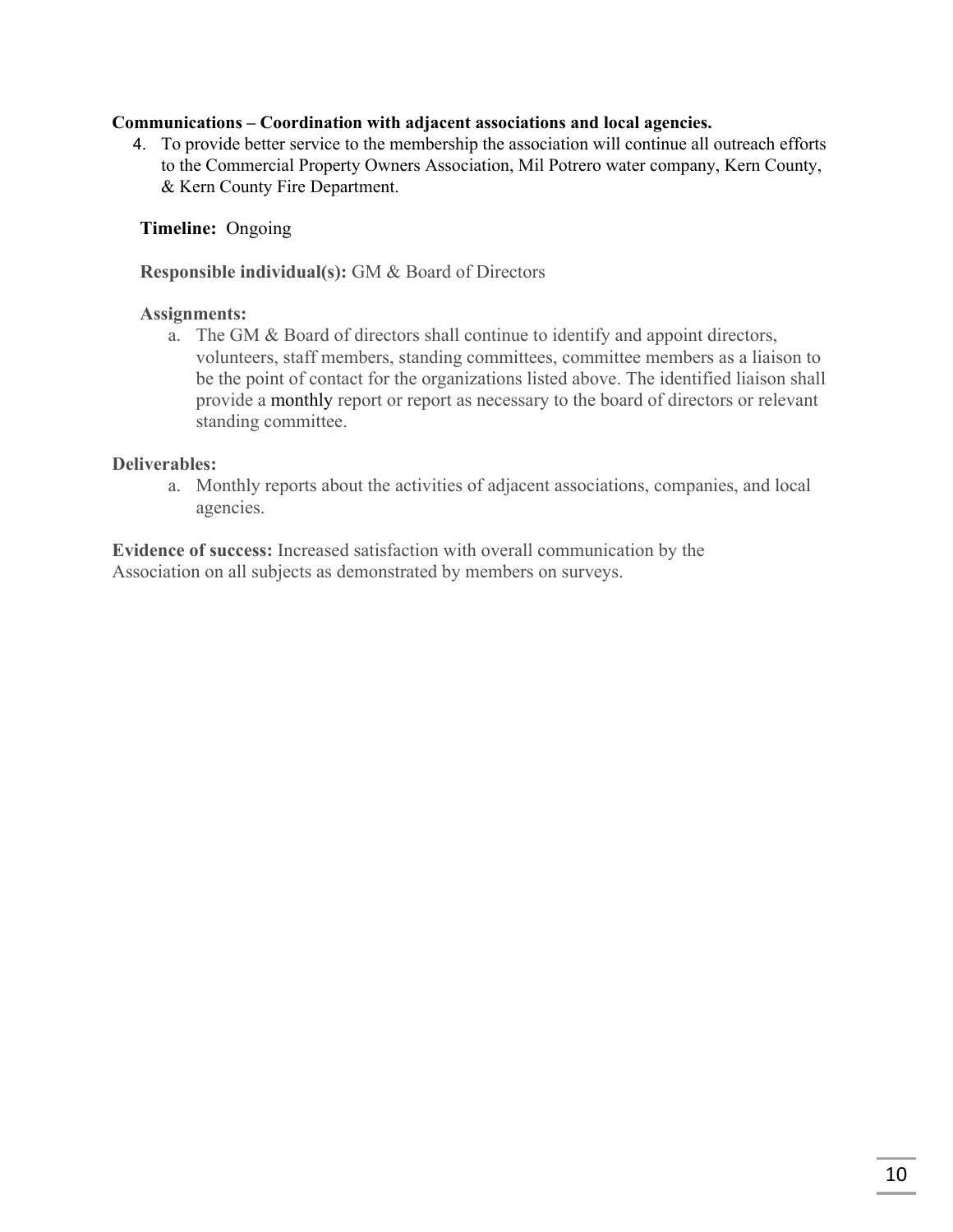#### **Communications – New Member outreach**

5. To provide better service to new membership and to help educate them on both the rules of the community and issues that they may face as members the PMCPOA shall both continue all existing outreach efforts and identify any new strategies for outreach.

### **Timeline:** Yearly

**Responsible individual(s):** GM, Staff, Communications Committee

#### **Assignments:**

- a. The GM, staff, and Communications committee shall continue to hold the bi-annual new member welcome meetings.
- b. The GM, staff, and Communication committee shall continue to improve and distribute educational materials about the community to local realtors.
- c. The GM staff, and Communications committee shall explore new options and strategies for new member outreach

#### **Deliverables:**

- a. Educational materials for new members to be distributed directly or through realtors.
- b. Patrol to report status of calls from new members to the general manager 5 months after each new member meeting.

**Evidence of success:** Increased satisfaction with overall communication by the Association on all subjects as demonstrated by members on surveys. Reduction in calls to patrol from new members.

#### **Roads Management -- Drainage**

6. To Continue the current road maintenance practices with additional monitoring of any existing areas with poor drainage that may develop overly icy conditions in winter. If such conditions are found, the Association will take steps to mitigate drainage issues and ponding.

**Timeline:** Year 2.

**Responsible individual(s):** GM.

#### **Assignments:**

1. GM will identify areas of poor drainage and develop a mitigation plan no later than April of year two.

2. GM will assign work crews to mitigate problem areas.

**Deliverables:** List of problem areas and mitigation plan for each.

**Evidence of success**: All identified problem conditions with road drainage and ice, are mitigated.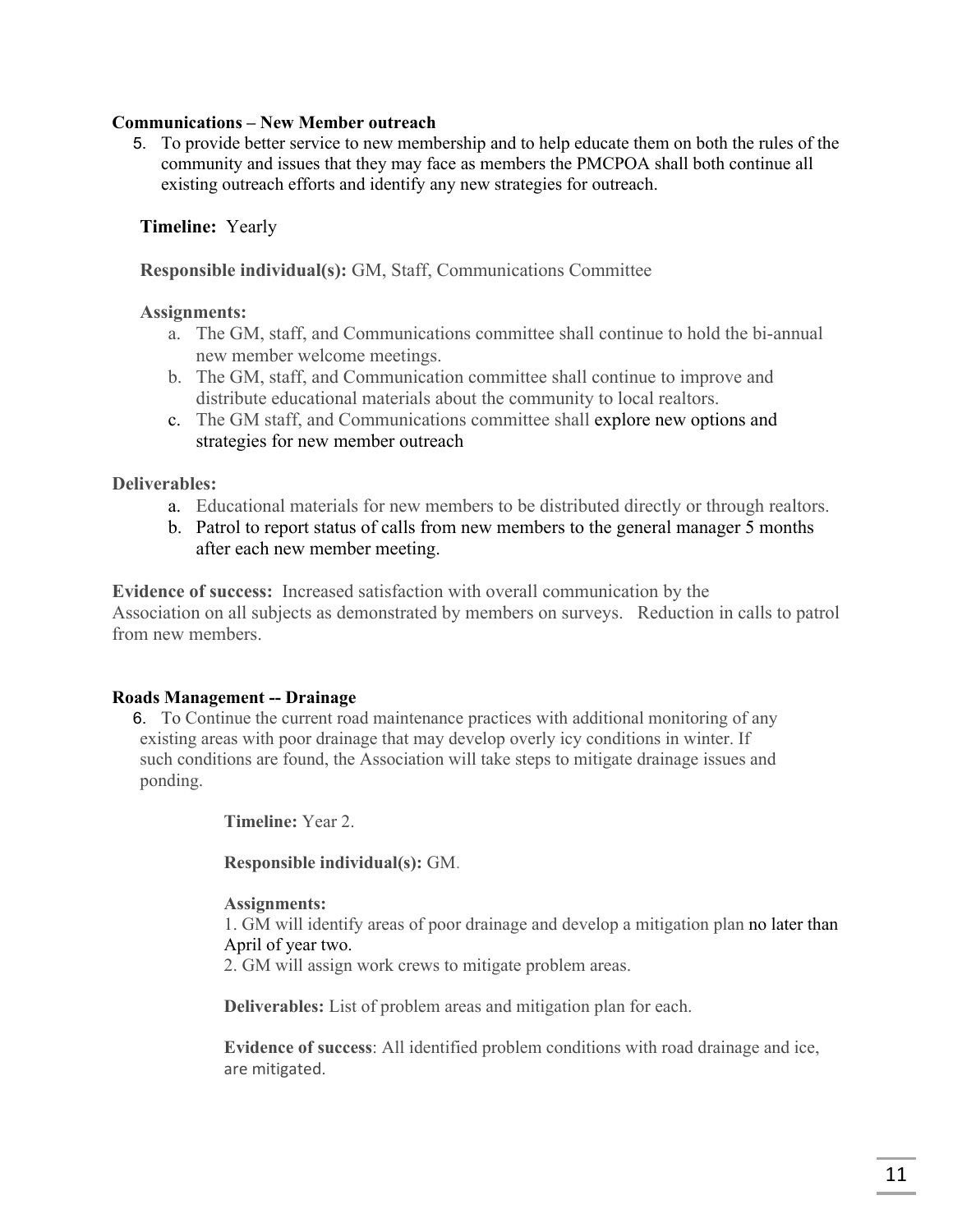#### **Roads Management -- Snowplowing**

7. In Order to increase membership satisfaction with slow plowing the PMCPOA will produce educational materials regarding the snowplowing process, procedures, and schedules

**Timeline:** Year 1.

#### **Responsible individual(s):** GM

#### **Assignments:**

- a. GM & Maintenance Staff will identify the main roads to be plowed first, followed by a rotating list of secondary roads.
- b. GM will research and identify potential standard practices to employ for berm reduction.

#### **Deliverables:**

- a. Standard plans and procedures for maintenance personnel to follow.
- b. Educational pamphlet for membership listing road plowing schedules for primary, and rotating secondary streets.

**Evidence of success**: Increased membership satisfaction measured with survey data.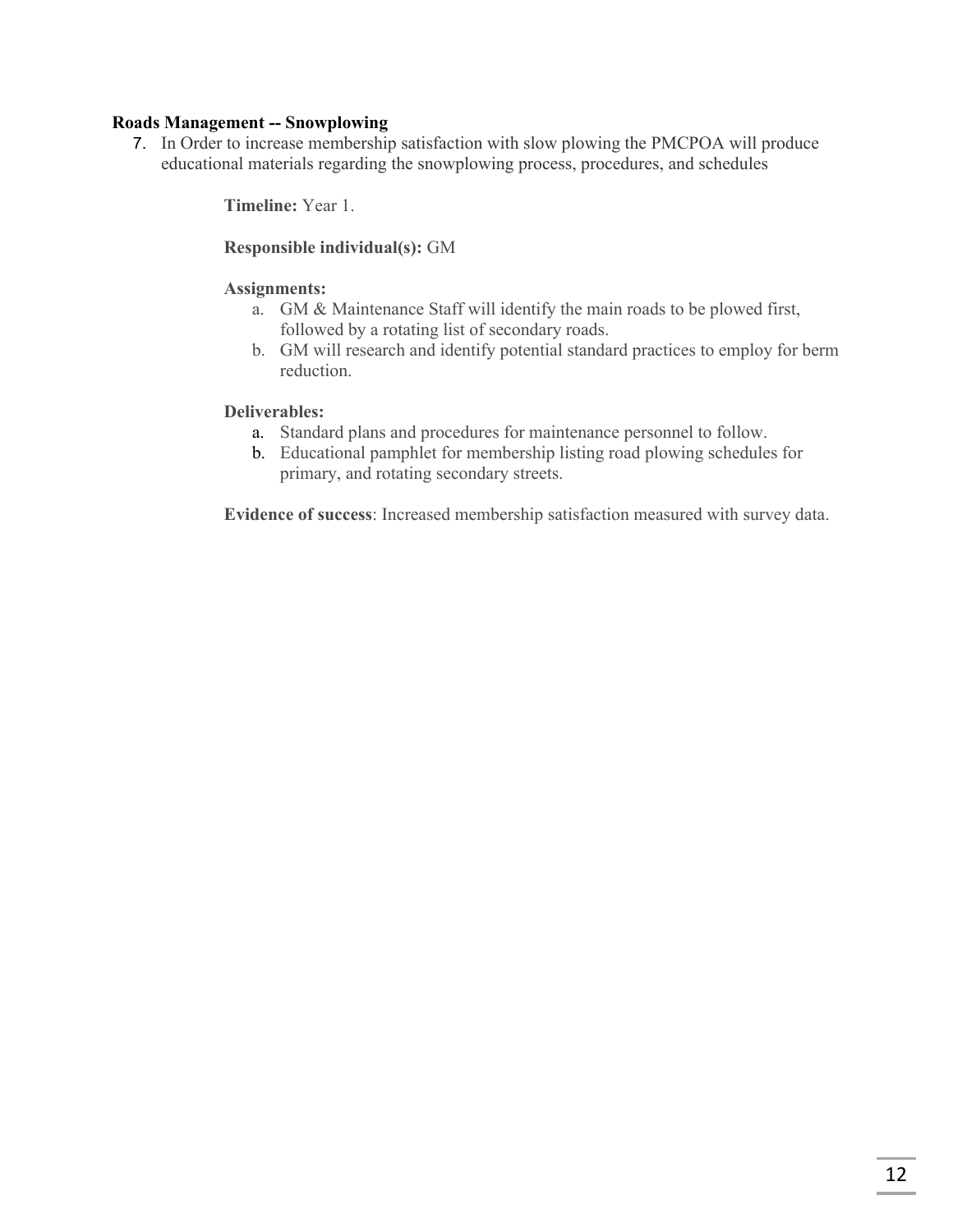#### **Governing Documents Enforcement -- Rentals**

- 8. To increase compliance with STR and Long-Term rentals the PMCPOA will endeavor to do all of the following:
	- a. Continue to adjust regulations regarding rentals.
	- b. Explore the creation of a committee that meets quarterly to directly address rental compliance rules.
	- c. Increase cooperation with Kern County to identify and assist the county in tracking unregistered rentals.
	- d. Adjust fees as necessary to mitigate costs of enforcement.
	- e. Produce a standard insert to be included with all short- and long-term rental contracts or as part of the listing.
	- f. Produce educational materials for the membership regarding standard practices for rentals that provides information for both the 'landlords' and the community at large.
	- g. Properly research the total amount of rentals and their effect on the community, both positive and negative.
	- h. Research the strategies of similar mountain communities

**Timeline:** Yearly

#### **Responsible individual(s):** GM, Proposed Rental Committee, EC, Board of **Directors**

#### **Assignments:**

- 1. Board of directors to continue to adjust regulations and fees as necessary.
- 2. GM, Board to explore volunteer committee to address rental issues.
- 1. GM and staff to continue cooperation with Kern County
- 2. New committee or communications committee to revise existing standard insert detailing PMCPOA rules and regulations if necessary.
- 3. New committee or Planning committee in conjunction with Staff hired by PMCPOA will explore the economic effects of both Short- and Long-Term rentals by interviewing relevant parties including but not limited to: Owners, Tenants, Business Owners and operators, and members of the community. Using this data, the assigned parties will produce a report detailing issues to be reviewed by the board and shared with all members detailing all potential affects and providing recommended paths forward.

#### **Deliverables:**

- a. Regular reports on rental activities from the responsible party in charge of regulating rentals.
- b. A standard list of rules and regulations designed to be included as a part of all rental contracts.
- c. A biannual report detailing the progress of identifying the amount of both shortand long-term rentals as well as the current count for both.

**Evidence of success**: Increased membership satisfaction measured with survey data.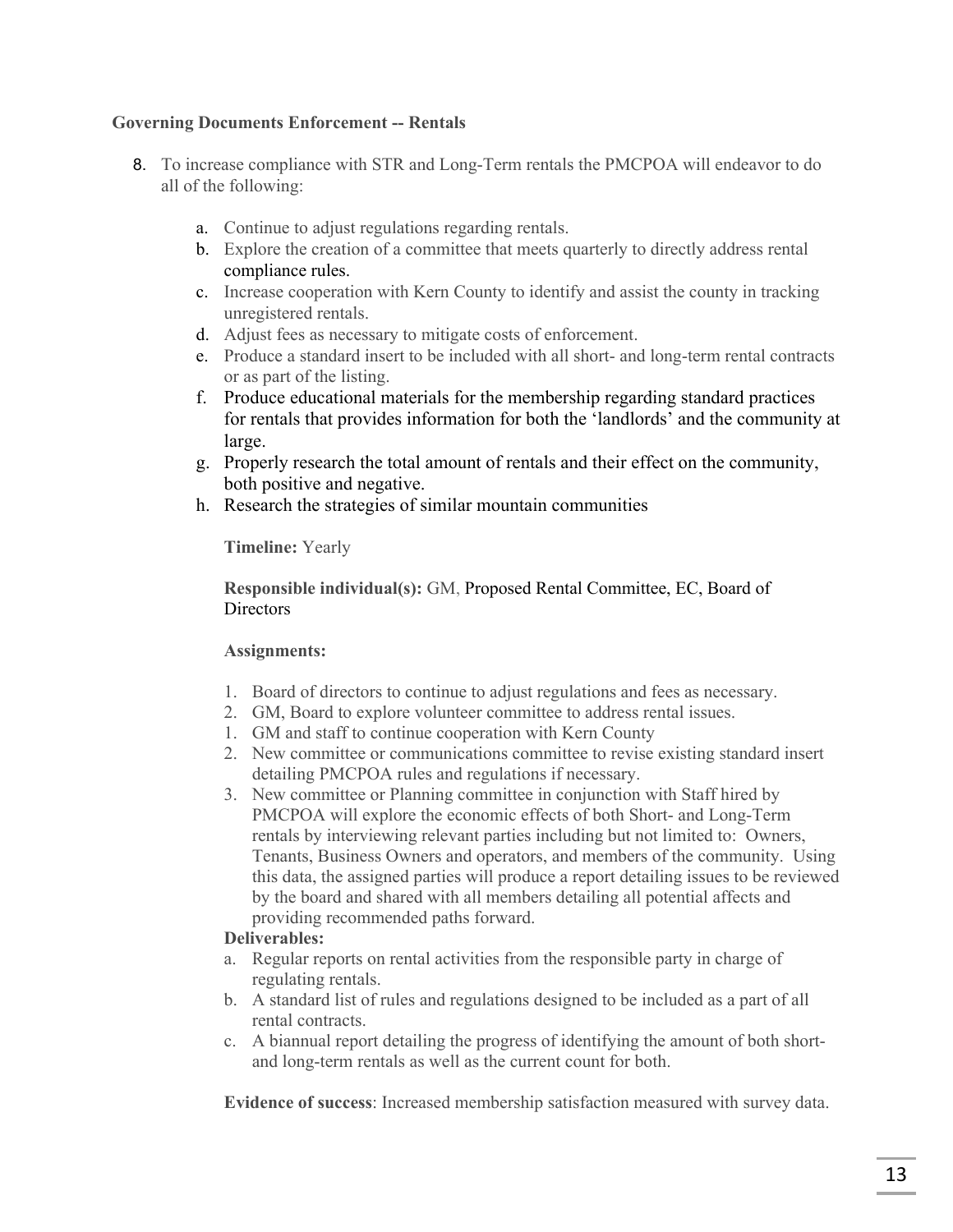#### **Governing Documents Enforcement -- Noxious Activities**

- 9. In order to address nuisance and noxious activities within in the community the POA will endeavor to:
	- a. Write up the typical steps to be taken for enforcement actions. Deliver this to complainants when they initially make the complaint.
	- b. Communicate improvements in enforcement practices (from the POA to the membership) and gains in compliance (less calls or complaints to patrol)
	- c. Employ consistent enforcement throughout the community and adjust specific rules and EC code where necessary to increase compliance.

#### **Timeline:** Year 1 and ongoing.

Responsible individual(s): GM, patrol, environmental control (etc.) enforcement officer.

#### **Assignments:**

- a. GM will work with the PMC Patrol to authorize the use of lot and tract identifiers when enforcement activity takes place.
- b. GM will write up a list of typical steps that are taken in enforcement actions and provide this list to complainants.
- c. GM will communicate improvements in enforcement in quarterly updates in the condor.

#### **Deliverables:**

Publication of information about enforcement actions taken and progress on gaining compliance communicated to members monthly in the Condor and via POA Email blast

**Evidence of success:** Data that enforcement is taking place and compliance with PMC rules is increasing as measured by membership satisfaction in the survey.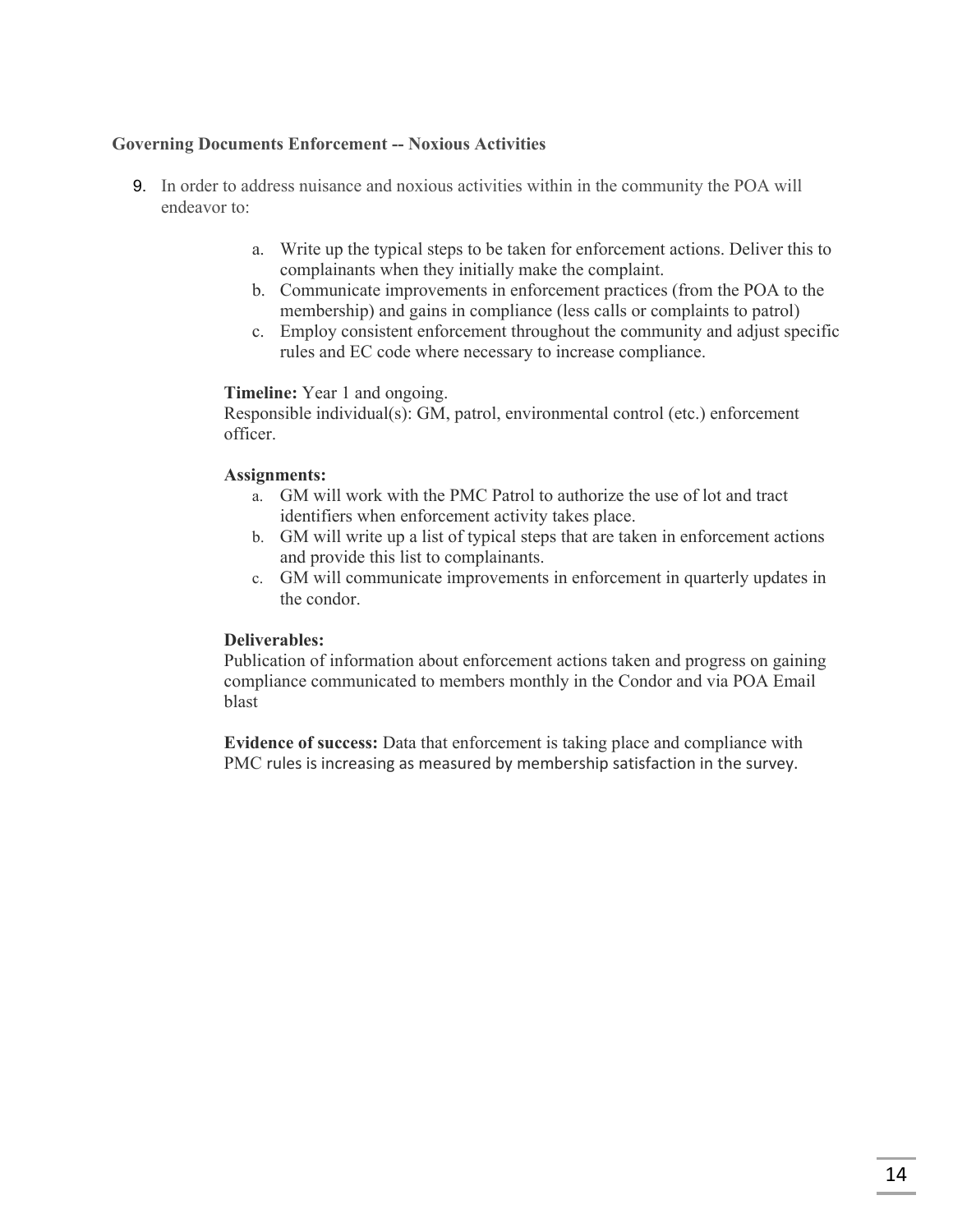#### **Governing Docs -- Environmental Control code enforcement.**

10. To improve compliance with various sections of the environmental control code, the Association will employ an information campaign about a particular code enforcement item with a deadline to come into compliance before and focused enforcement period.

**Timeline:** Quarterly.

**Responsible individual(s):** GM, patrol, EC, Enforcement officer, Condor editor.

#### **Assignments:**

- 1. GM & EC to identify areas of focus for compliance or EC code adjustment
- 2. GM to communicate to the members the area of focus in advance.
- 3. Condor editor will feature the focus area to ensure members are informed.

#### **Deliverables:**

- a. Articles in the condor regarding the particular EC code section to be focused on, suggestions of methods of compliance, and a deadline for compliance.
- b. A report documenting the corresponding increase or decrease in compliance following both the information campaign and focused enforcement period.

**Evidence of success:** A corresponding decrease in EC code violations and complaints. Membership satisfaction as evidenced by data collected in surveys.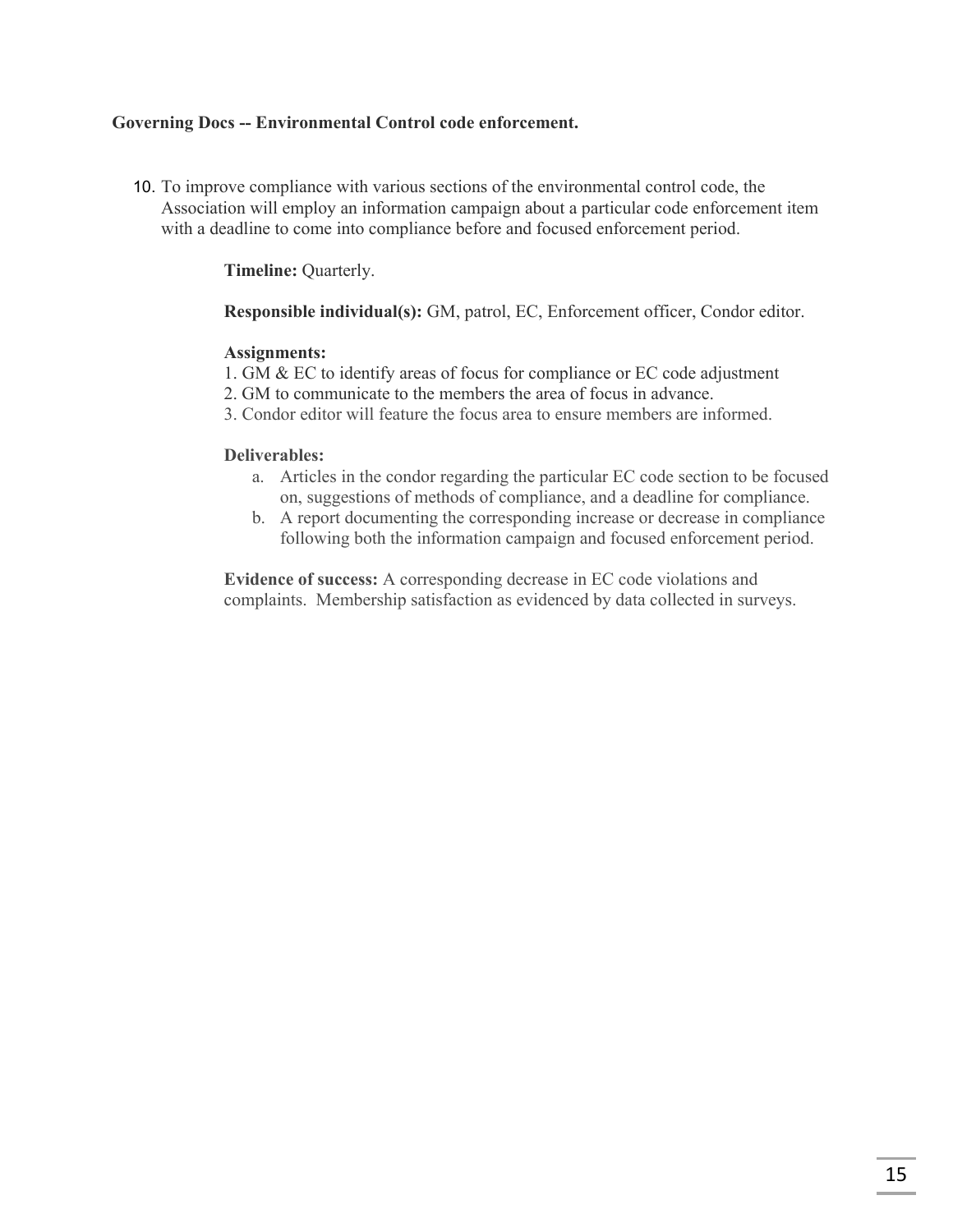#### **Governing Docs -- Budget & Finance**

11. To ensure the long-term financial stability for PMCPOA, the board of directions will develop a plan for fully funding the Association reserve fund.

**Timeline:** Years 1-5

**Responsible individual(s):** Board of Directors, budget and finance committee, GM

#### **Assignments:**

- 1. The board of directors will direct the general manager and the budget and finance committee to develop a recommendation for a plan that fully funds the Association reserve fund. The board will establish criteria for the plan such as minimizing the financial impact on the membership while maintaining an optimal level of services to the members, and making steady progress on increasing the level of reserves.
- 2. The budget and finance committee and the general manager working together will consider all options for funding the reserve. Only those options that meet the established criteria will be forwarded to the board.
- 3. The board of directors will consider all legal constraints as they debate and approve a final plan.

#### **Deliverables:**

a. A plan for fully funding the Association reserve fund.

**Evidence of success:** A fully funded reserve fund.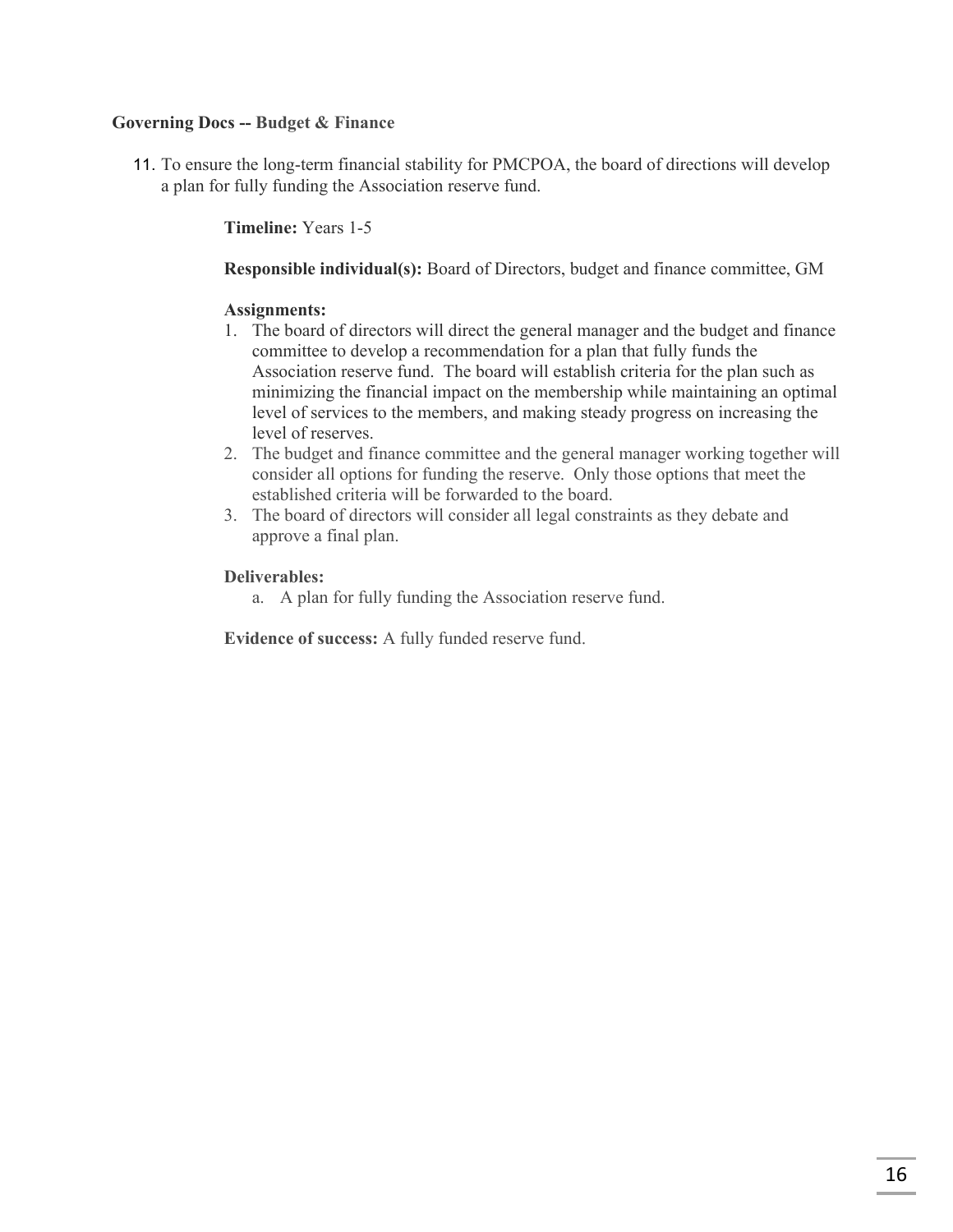## **Section 2: Amenities**

#### **Capital Improvements--clubhouse complex master plan**

12. To complete the master plan for refurbishing and improving the clubhouse complex, the Association will continue the process of completing the architectural planning and finalize the definitive scope of all capital improvements so that the costs of all options are available for the members and the board of directors.

#### **Timeline**: first year.

#### **Responsible individual(s):** Board of directors

#### **Assignments:**

1. Board of directors will accept the final architectural drawings of all options for refurbishing and improving the clubhouse complex from the architect under contract to the Association.

2. Board of directors will contract with an appropriate professional consultant to develop a detailed cost analysis or submit the plans to a licensed general contractor.

3. The cost analysis will be shared with the membership.

**Deliverables**: Architectural plans and a cost analysis for all options for refurbishing and improving the clubhouse complex.

**Evidence of success**: Board and membership satisfaction with planning for the refurbishing and improving of the clubhouse complex based on a cost analysis they trust as evidenced on surveys and in member forums.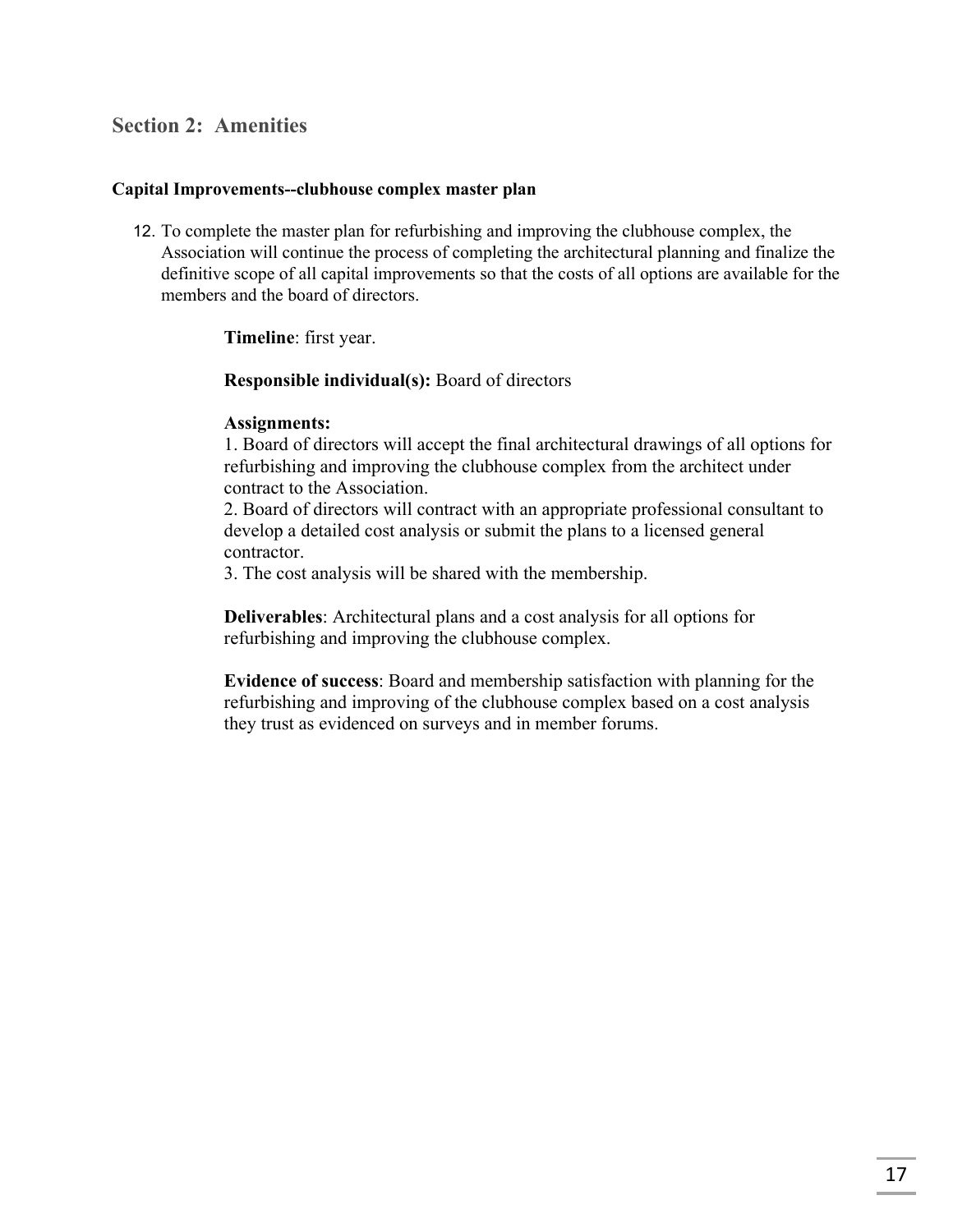#### **Capital Improvements – Financing**

- 13. To finance future capital improvements the PMCPOA will explore the potential impacts of a variety of options identified in the 2020 PMCPOA Planning Survey. The information obtained in this exploration will be used to develop a standard procedure for future capital improvement projects based upon cost thresholds to be identified. The financing options to be explored shall be:
	- a. One-time special assessment
	- b. 5-10 year assessment increase
	- c. Fund and use the Association reserve fund
	- d. Loans & Financing

**Timeline:** First two years

**Responsible individual(s):** Board of Directors, Treasurer, Budget and Finance Committee. Governing Docs committee

#### **Assignments:**

1. Budget and Finance Committee to explore the impacts of various forms of financing and provide a report that explains the pros and cons of each option as well as the monetary thresholds where each, if practicable, makes sense to pursue. 2. Board of directors to use recommendation from the Budget and Finance Committee to pursue the option that provides the most benefits per the scope of work.

**Deliverables:** A report prepared by the Budget and Finance committee detailing the effects of each type of financing and the monetary thresholds for each.

**Evidence of success:** Bylaws or standard operating procedures for the financing of future capital improvements adopted.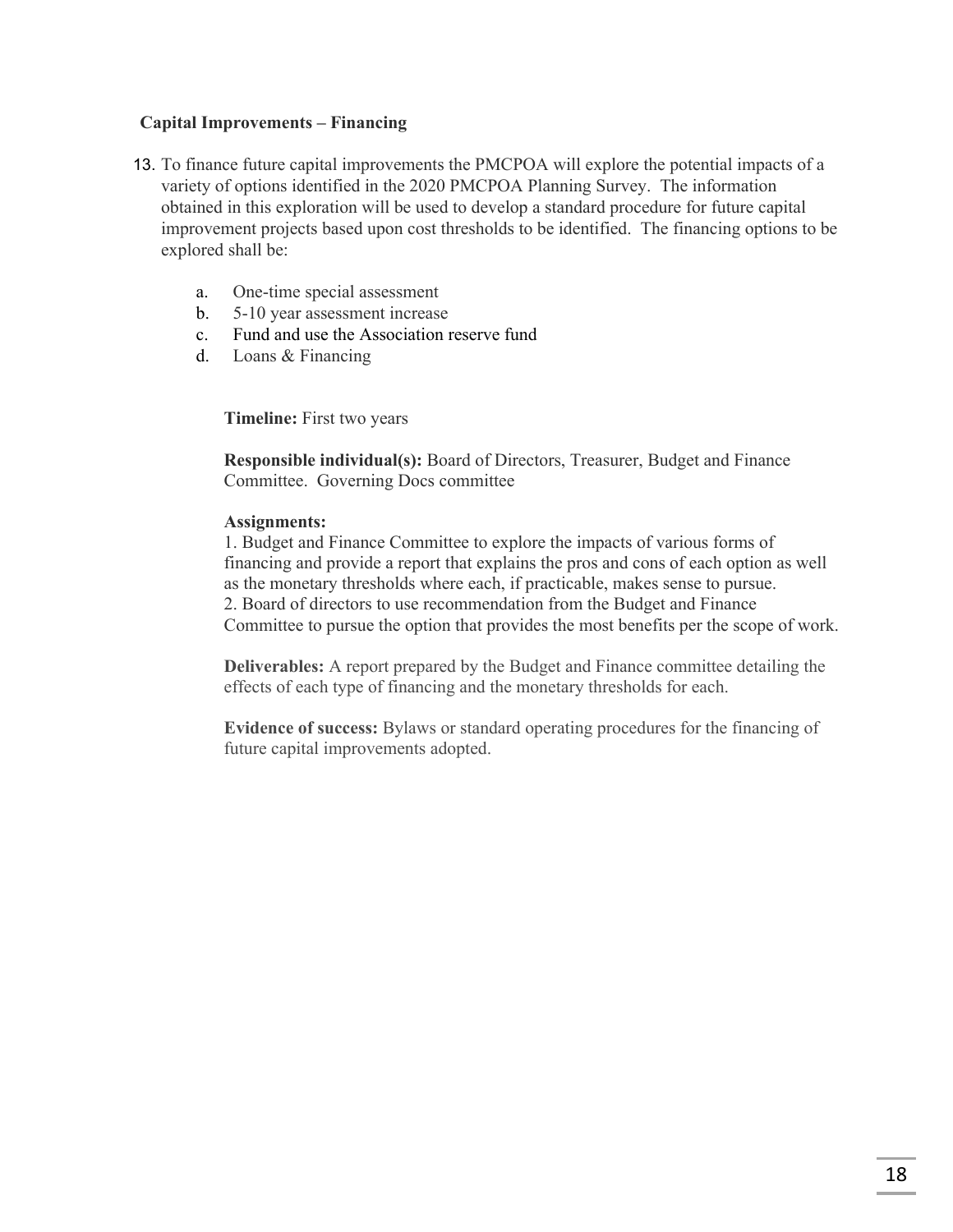#### **Capital Improvements--completion of the clubhouse complex master plan**

14. To complete the master plan for refurbishing and improving the clubhouse complex, the board of directors will follow established procedures to award a contract to a building contractor to carry out the required construction.

**Timeline**: second and third year.

#### **Responsible individual(s):** Board of directors

#### **Assignments:**

1. Board of directors will follow Business Policy and Procedures A-11 (Expenditures Over \$10,000) and D-16 (Contracting) to award a contract to a building contractor that completes all remaining phases of the master plan. 2. The board of directors will authorize the acquisition and expenditure of funds required to pay for the construction.

**Deliverables**: A refurbished and improved clubhouse complex.

**Evidence of success**: Membership satisfaction with the refurbished and improved clubhouse complex as evidenced on surveys and in comments to the board in all available forms of communication.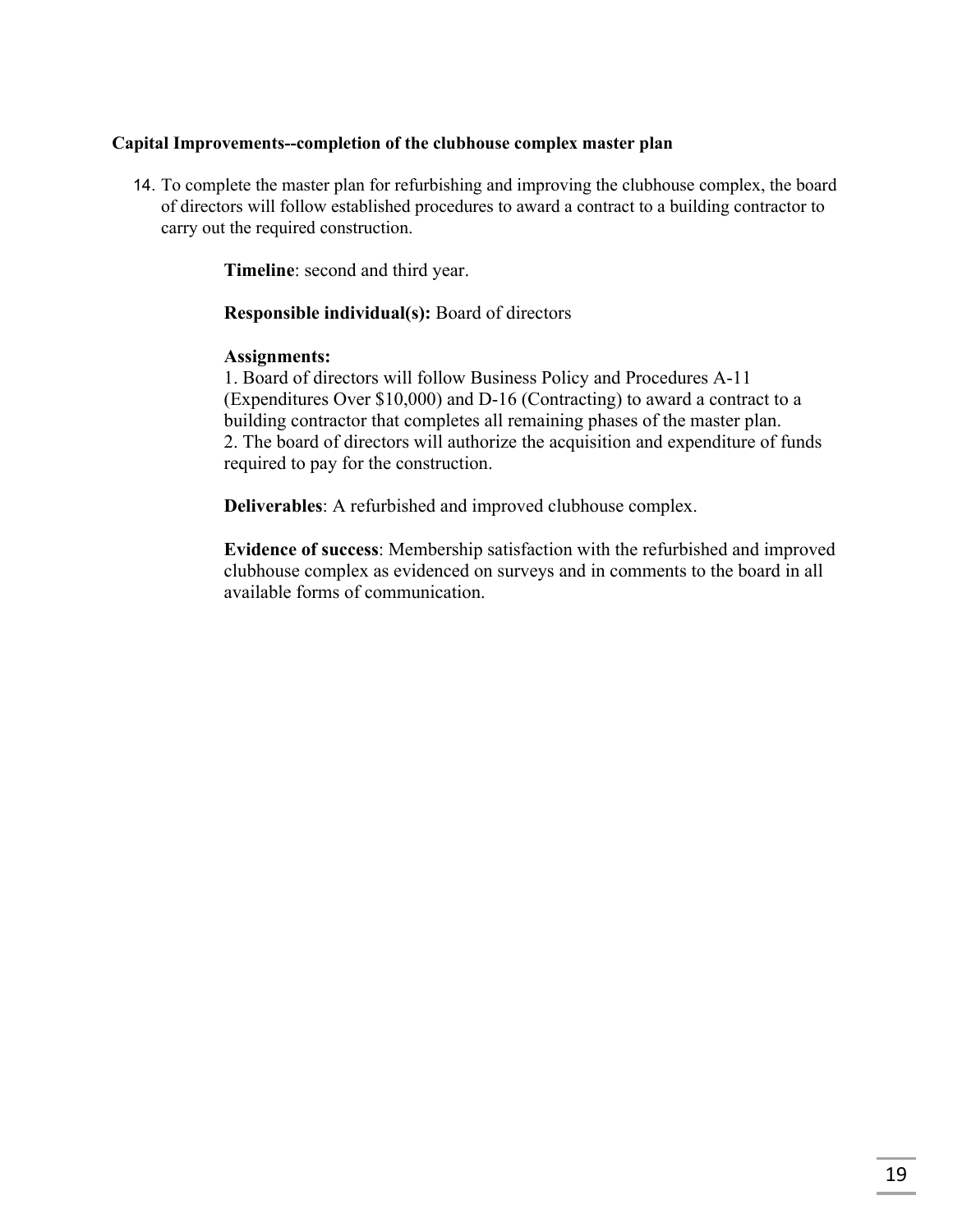## **Section 3: Recreation**

15. To increase member participation and use of amenities the PMCPOA shall explore potential improvements and or expansion to/of existing events and options for new events to increase membership participation at all age levels.

**Timeline:** Yearly

**Responsible individual(s):** Recreation Manager, GM, Planning Committee.

#### **Assignments:**

- 1. GM to explore partnering or hiring an offsite events coordinator to help improve and or expand the community events hosted at the clubhouse.
- 2. Planning Committee to produce a mini survey for the community to provide feedback on existing events and suggest potential new options.

**Deliverables:** Survey data for new events

**Evidence of success:** An increase in membership participation in events and membership satisfaction as evidenced in surveys.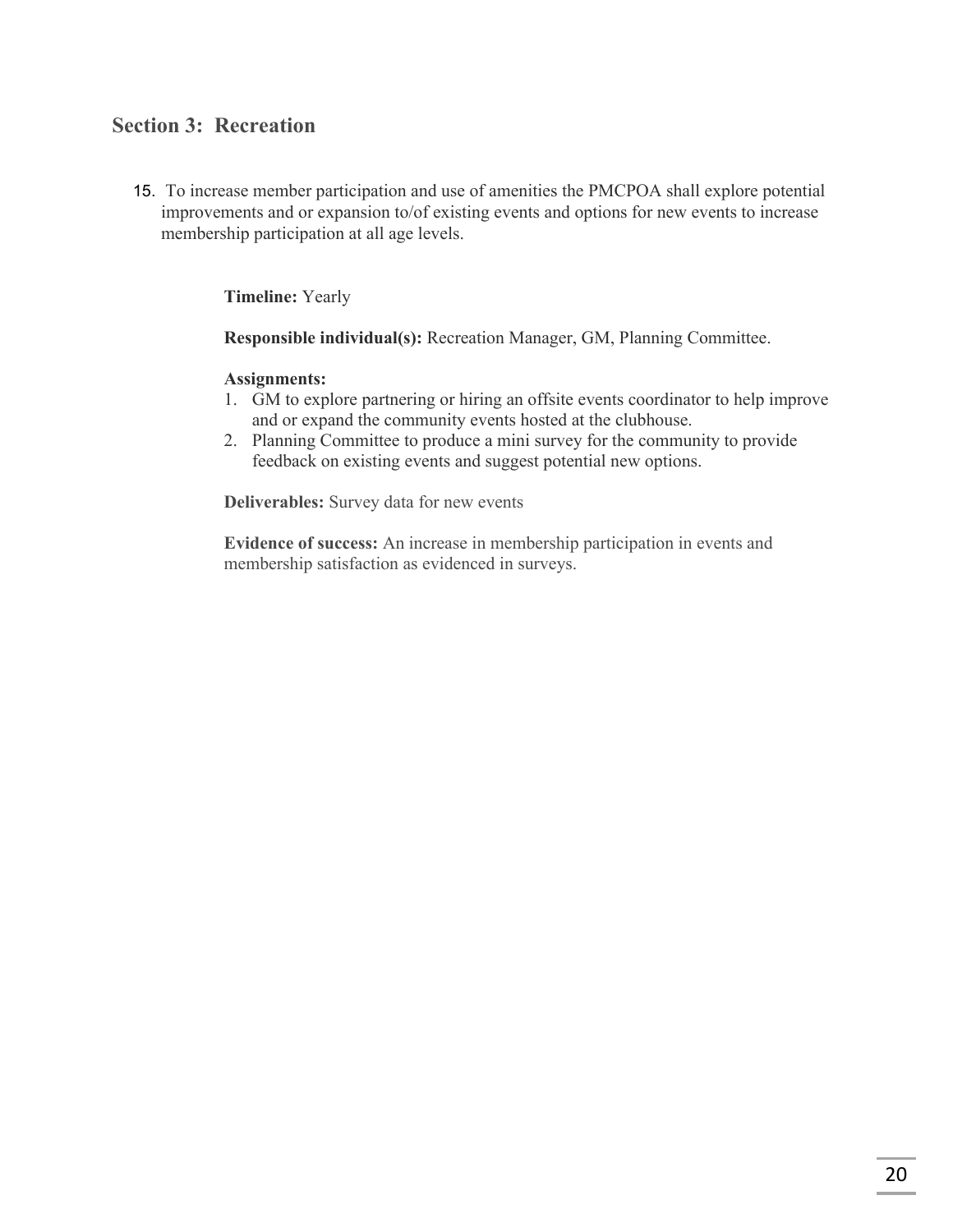## **Section 4: Natural Resources**

16. To continue properly managing our resources the PMCPOA will continue current water conservation practices and explore options for additional community water reduction use.

**Timeline:** Yearly

**Responsible individual(s):** Greens & Grounds, GM, Facilities personnel

#### **Assignments:**

- 1. GM, Greens and Grounds to explore options for a reduction in water use on clubhouse grounds.
- 2. GM and staff to produce and distribute educational materials about methods of water conservation within the community.
- 3. PMCPOA to work with Mil Potrero water company to identify trends in water usage and to provide educational materials to membership about best practices for reduction in water usage.
- 4. PMCPOA to work with Mil Potrero water company to help educate the membership about water conservation and to strictly enforce watering day restrictions.

**Deliverables:** Educational materials for membership about water use reduction

**Evidence of success:** Direct reduction in water usage on the clubhouse grounds and a reduction in water usage as identified by Mil Potrero water company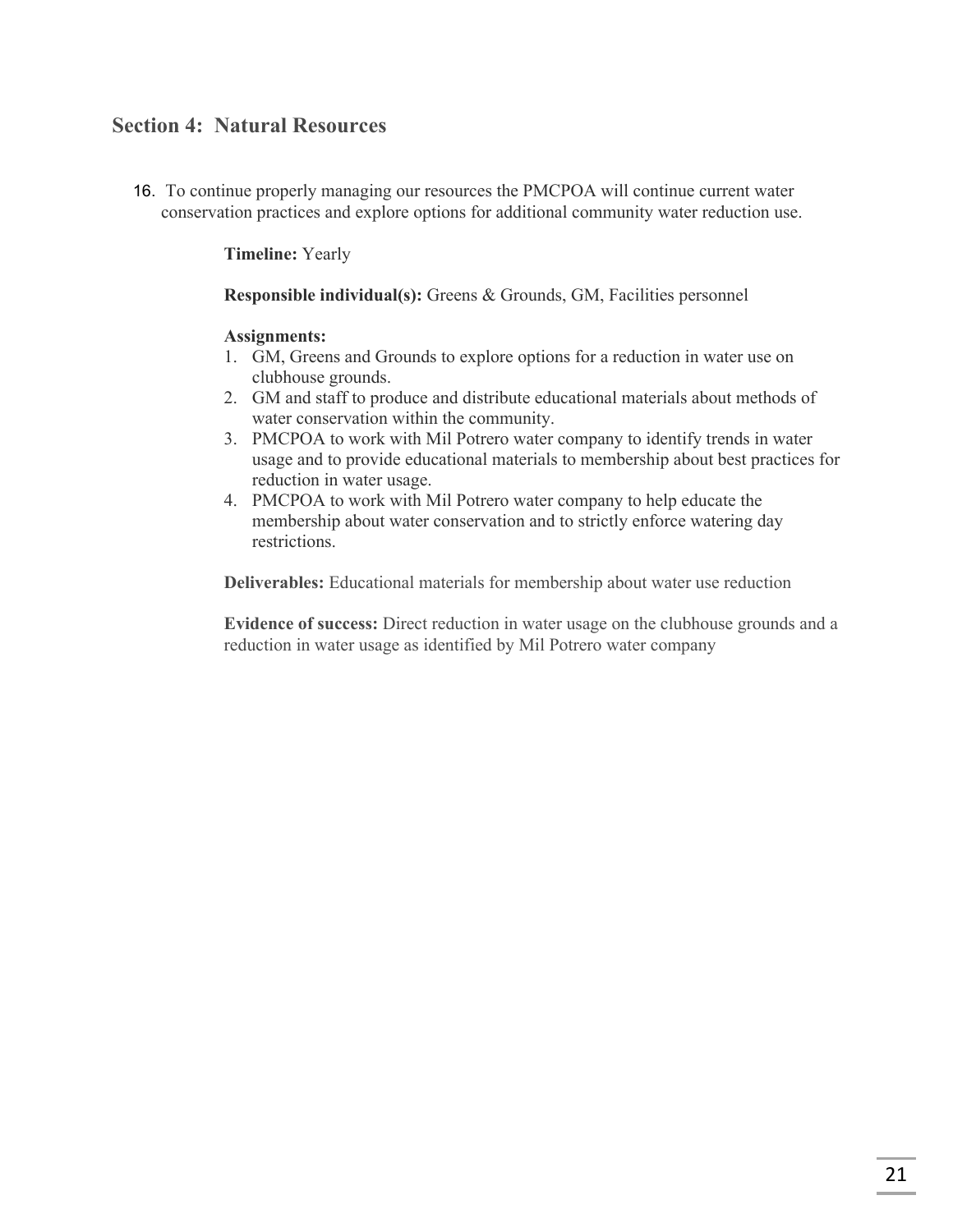## **Section 5: Emergency Preparedness & Natural Resources**

17. To provide an interface with all federal, state, and local agencies and organizations providing grants the PMCPOA will explore the hiring of a grant manager. The grant manager's primary focus will be working with the board of directors to obtain funding for fuel reduction projects.

#### **Responsible individual(s):** GM,

**Timeline:** Year 1

#### **Assignments:**

1. The GM identify and hire a grant manager

**Evidence of success:** A grant manger is hired. Grants are written and funding received.

18. To properly manage the greenbelt the GM and Grant manager shall employ available funding to reduce overgrowth, dead trees, and ladder fuels within the green belt areas of the community.

#### **Responsible individual(s):** GM, Grant Manager

**Timeline:** Yearly

#### **Assignments:**

- 1. Grant manager to identify, apply, pursue grants for fuel reduction within greenbelt areas in the community.
- 2. The grant manager to manage available funds at the direction of the GM to hire private companies to trim and clear dead lumber, overgrowth, and ladder fuels from greenbelt areas.

**Evidence of success:** A reduction in dead trees, overgrowth, and ladder fuels within green belt areas managed by the community.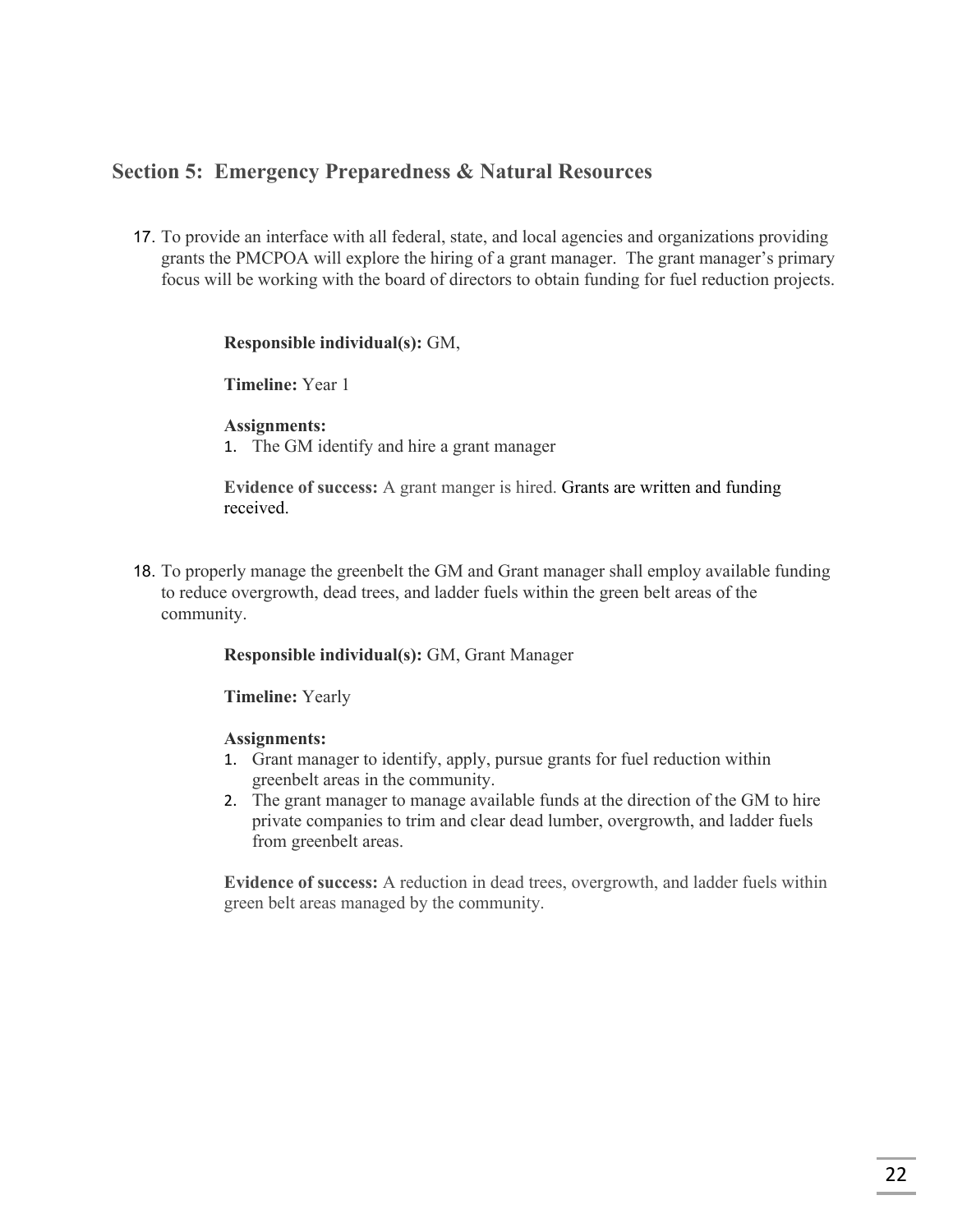19. To improve upon survivability for the membership in the event of a catastrophic emergency in the community the PMCPOA will (in conjunction with Kern County Fire, CERT, and other relevant agencies) create plans that identify procedures for egress from the community in the event of a catastrophic emergency and, if necessary, identify and prepare a location within the community bounds for sheltering in place if egress is not possible. This plan is to include options for both a catastrophic fire and earthquake and may require the creation of an ad hoc task force created specifically to deal with this issue.

> **Responsible individual(s):** GM, Board of Directors, CERT, Emergency Preparedness committee, Ad hoc task force, PMCPOA Patrol, Communications Committee

#### **Timeline:** Year 1 & 2

#### **Assignments:**

- 1. GM to contact Kern County Fire, Cal Fire, and the US Forest Service, USGS to, KCSO, and CHP to request a contact for the Emergency Preparedness/Task force to liaise with in the preparation of Emergency Plans.
- 2. Emergency preparedness/Task Force to contact the individual identified by the GM to join meetings and provide information in the creation of emergency plans and procedures.
- 3. Emergency preparedness/Task force to use information obtained from partner agencies to develop plans and procedures for an emergency with KSCO, CHP, And PMCPOA patrol.
- 4. Emergency preparedness/Task force to present findings and procedures to board of directors for approval.
- 5. Communications Committee to prepare educational materials regarding the plans prepared by the Emergency Preparedness/Task Force.
- 6. Educational materials to be distributed at public events, published in the condor, published on the website and if practicable local media

#### **Deliverables:**

- 1. Plans and procedures for the following:
	- a. Emergency egress from the community in the event of a catastrophic fire or earthquake
	- b. Plans and procedures for sheltering in place in the event of an earthquake
	- c. Plans and procedures for sheltering in place in the event of a catastrophic fire.

**Evidence of success:** Plans are produced and distributed to the membership.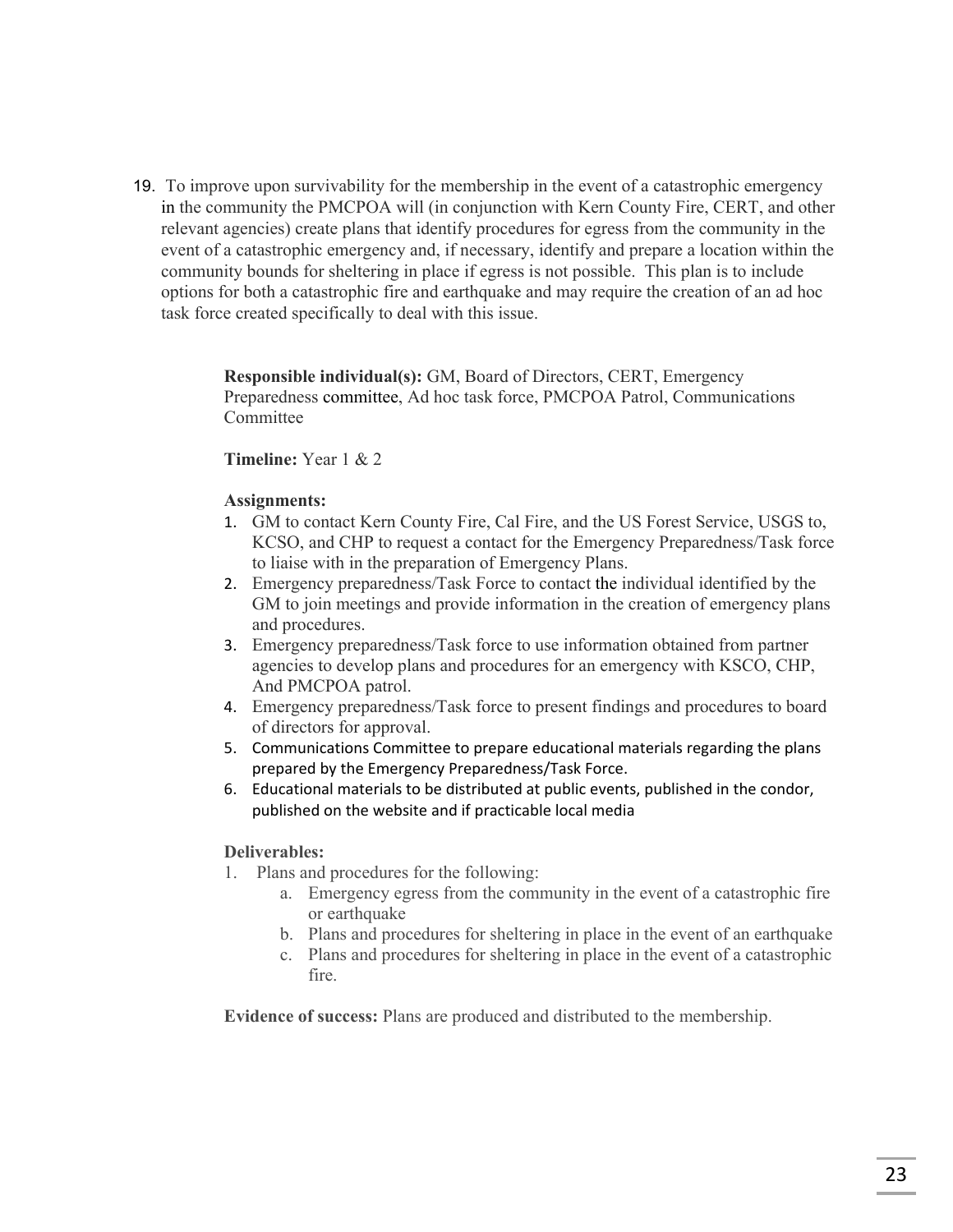- 20. To increase the survivability of the community in the event of a catastrophic emergency the PMCPOA shall explore additional options for emergency preparedness. Those options shall include but not be limited to the following.
	- a. Home Hardening
	- b. An emergency Siren
	- c. A firebreak at the community edge.
	- d. Informational programs and events hosted at the clubhouse

**Responsible individual(s):** GM, Board of Directors, CERT, Emergency Preparedness, Ad hoc task force

**Timeline:** Year 1 & 2

#### **Assignments:**

- a. GM and board to explore the monetary costs and location for emergency sirens within the community.
- b. GM and Board to explore home hardening suggestions and publish them in the Condor
- c. Obtain objective data on home hardening to be collected using surveys, aerial photography to identify homes with shake roofs, and permissions from the membership for exterior home inspections.
- d. Open discussions with the US forest service about the potential for a firebreak at the communities' borders.
- e. GM to research educational programs and lectures regarding fire safety to be hosted at the clubhouse.

#### **Deliverables:**

- a.A report and fiscal plan for installing warning sirens within the community b.A condor article detailing home hardening suggestions
- c.A report detailing the data and findings of the home hardening inspections d.A report from the GM detailing contact with the USFS regarding a fire break
- e.A list of educational programs regarding fire safety that could be hosted at the clubhouse.

**Evidence of success:** Sirens are installed, home hardening measures are observed within the community, attendance of fire safety programs, and a yes or no answer from the USFS regarding a fire break.